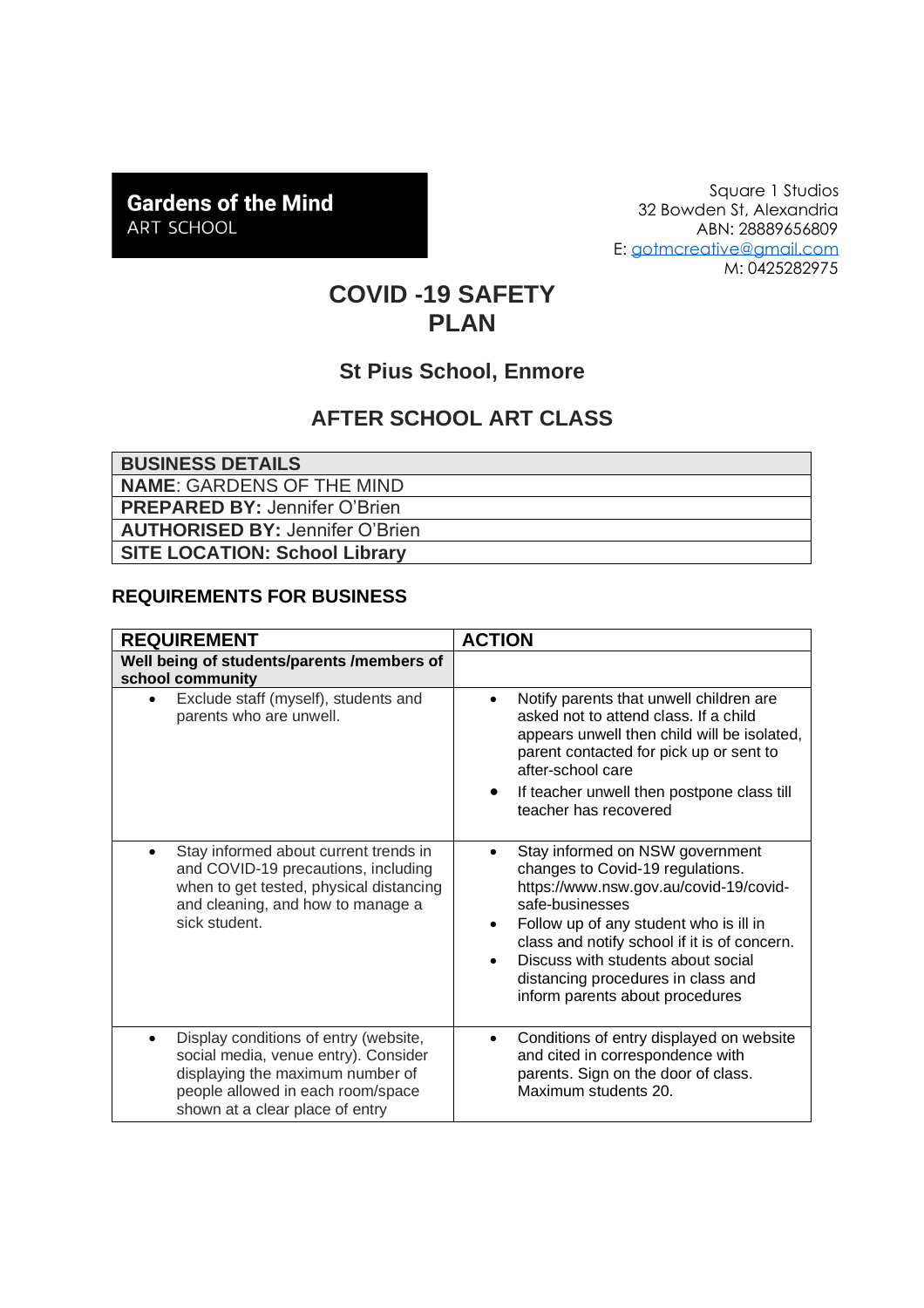| <b>REQUIREMENT</b>                                                                                                                                                                                                                                                     | <b>ACTION</b>                                                                                                                                                                                                                                   |
|------------------------------------------------------------------------------------------------------------------------------------------------------------------------------------------------------------------------------------------------------------------------|-------------------------------------------------------------------------------------------------------------------------------------------------------------------------------------------------------------------------------------------------|
| <b>Social Distancing</b>                                                                                                                                                                                                                                               |                                                                                                                                                                                                                                                 |
| Ensure capacity does not exceed one<br>person per 4 square metres                                                                                                                                                                                                      | In class, students will be spread throughout<br>$\bullet$<br>the library, seating arranged so students<br>not in front of each other.                                                                                                           |
| Ensure indoor group activities, such as<br>$\bullet$<br>yoga classes or group counselling<br>sessions, have no more than 20<br>participants, plus the instructor or<br>facilitator and any assistants, per<br>space and comply with one person per<br>4 square metres. | Class maximum size 20 students plus<br>$\bullet$<br>teacher                                                                                                                                                                                     |
| Ensure activities are non-contact as<br>$\bullet$<br>much as practical, including huddles or<br>other events that cause crowding in<br>the space. Accidental contact may<br>occur but no deliberate body contact<br>drills                                             | Students work individually and not together.<br>Opening session in lesson students are<br>spaced out and at least 1.5 metres from the<br>teacher. When students lining up need to<br>do at a distance of 1.5 metres                             |
| Ensure any spectators comply with 1.5<br>$\bullet$<br>metres physical distance where<br>practical, such as through staggered<br>seating. People who live in the same<br>household are not required to<br>distance.                                                     | Parents and other members of the school<br>$\bullet$<br>community are not allowed in the space,<br>unless they leave their details and follow<br>covid-safe policies in case of an<br>emergency. After school care staff<br>interactions noted. |
| Move or block access to equipment or<br>$\bullet$<br>seating to support 1.5 metres of<br>physical distance between people.                                                                                                                                             | Art materials are set up on a table. In front<br>$\bullet$<br>of the table is a marker on the floor<br>indicating where students should stand<br>when waiting behind another student.<br>Students must collect art materials one at a<br>time.  |
| Have strategies in place to manage<br>$\bullet$<br>gatherings that may occur immediately<br>outside the premises, such as with<br>drop off and pick up zones or<br>staggered class start times                                                                         | Ask parents not to gather outside the door<br>٠<br>when collecting students after class, and<br>request they practise social distancing<br>procedures.                                                                                          |
| Reduce crowding wherever possible<br>$\bullet$<br>and promote physical distancing with<br>markers on the floor, including where<br>people are asked to queue.                                                                                                          | Use of markers on the floor to indicate<br>where students stand when collecting<br>materials and listening to the teacher                                                                                                                       |
| Ensure any communal areas where<br>$\bullet$<br>people gather, such as BBQ or kitchen<br>facilities, maintain capacity limits of<br>one person per 4 square metres and<br>appropriate physical distancing.                                                             | Snacks given to students are pre-packaged<br>$\bullet$<br>and brought to the class. Students are<br>instructed not to share food. Treats are<br>given to students using tongs. Teacher<br>wears gloves. Students eat outside the<br>library     |
| Assess the safe capacity of communal<br>$\bullet$<br>facilities such as showers, change<br>rooms and lockers. Communicate this<br>at their entrance and have strategies in                                                                                             | Remind students that they must social<br>$\bullet$<br>distance when walking to the toilet, wash<br>hands for 20secs and not hang around the<br>playground                                                                                       |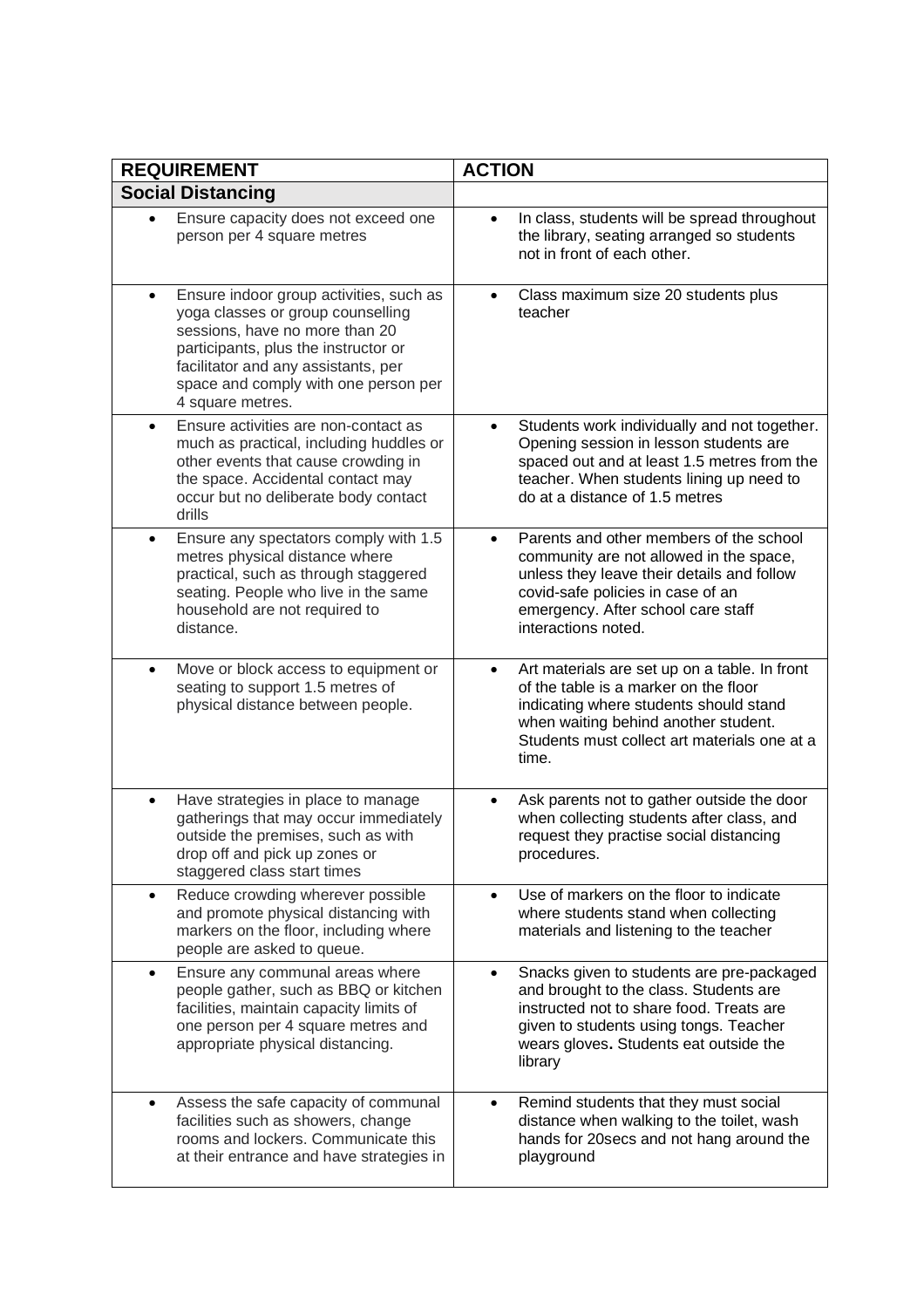| place to reduce crowding and promote<br>physical distancing. |                                      |
|--------------------------------------------------------------|--------------------------------------|
| Use telephone or video for essential                         | Contact school staff with any issues |
| staff meetings where practical.                              | regarding class via phone.           |

| <b>REQUIREMENT</b>                                                                                                                                                                                                                                                        | <b>ACTION</b>                                                                                                                                                                                                                                         |
|---------------------------------------------------------------------------------------------------------------------------------------------------------------------------------------------------------------------------------------------------------------------------|-------------------------------------------------------------------------------------------------------------------------------------------------------------------------------------------------------------------------------------------------------|
| <b>Hygiene and cleaning</b>                                                                                                                                                                                                                                               |                                                                                                                                                                                                                                                       |
| Adopt good hand hygiene practices                                                                                                                                                                                                                                         | Remind students of how to practise good<br>$\bullet$<br>hygiene practises. Students instructed to<br>wash hands before class. Teacher wears<br>gloves at all times. Students sanitise hands<br>after class                                            |
| Ensure hand sanitiser is accessible at the<br>venue entry and throughout the facility or<br>ground.                                                                                                                                                                       | Sanitiser and towel on each table in the<br>classroom. Students sanitise hands after<br>eating and at the end of class. Students<br>pick up sanitiser with a paper towel.                                                                             |
| Ensure bathrooms are well stocked with hand<br>soap and paper towels                                                                                                                                                                                                      | Check toilets before class and notify<br>$\bullet$<br>administration if not stocked with soap and<br>towels                                                                                                                                           |
| Provide visual aids above hand wash basins<br>to support effective hand washing.                                                                                                                                                                                          | Put up poster as visual aid for handwashing<br>$\bullet$<br>and distancing on wall in the library                                                                                                                                                     |
| Encourage participants to bring their own<br>water bottle, snacks, towels, exercise mats<br>etc. and encourage eating outside if practical.                                                                                                                               | Parents notified that students need to bring<br>$\bullet$<br>own water and students eat outside with<br>own container of snacks                                                                                                                       |
| No self-serve buffet style, or service staff<br>carrying trays. If food is provided or share-<br>style, one person should be allocated to serve<br>food and practise hand hygiene before and<br>after service                                                             | Before food prep, teacher washes hands.<br>$\bullet$<br>Wears gloves whilst preparing snacks,<br>stores containers in a plastic bag. Places<br>them on table and students eat from their<br>container. All containers placed back into<br>plastic bag |
| Clean cutlery and tableware with detergent<br>and hot water, or with a commercial grade<br>dishwasher if available.                                                                                                                                                       | Each student receives a pencil case with<br>pencil, pen, rubber, glue, scissors. All other<br>art materials are cleaned after class                                                                                                                   |
| Clean frequently used indoor hard surface<br>areas, including children's play areas, at least<br>daily; wash with detergent and water, and<br>then disinfect. Clean frequently touched areas<br>and surfaces, including in communal facilities,<br>several times per day. | Tables, chairs and benches are cleaned<br>before and after class. Also, door handles<br>and switches.                                                                                                                                                 |
| Clean areas used for high intensity cardio<br>classes with detergent and disinfectant after<br>each use.                                                                                                                                                                  | Hall is vacuumed by cleaners<br>$\bullet$                                                                                                                                                                                                             |
| Reduce sharing of equipment where practical<br>and ensure these are cleaned with detergent<br>and disinfectant between use.                                                                                                                                               | All art materials such as brushes, paint<br>boxes. water containers are cleaned with<br>warm water and detergent after each class                                                                                                                     |
| Ensure there is accessible<br>detergent/disinfectant and gloves for visitors<br>to use, should they wish                                                                                                                                                                  | Gloves are provided in the room.<br>$\bullet$<br>Teacher always wears gloves<br>$\bullet$                                                                                                                                                             |
| Disinfectant solutions need to be maintained<br>at an appropriate strength and used in<br>accordance with the manufacturers'<br>instructions.                                                                                                                             | Disinfectant that is strong, but will not affect<br>$\bullet$<br>students' health will be used                                                                                                                                                        |